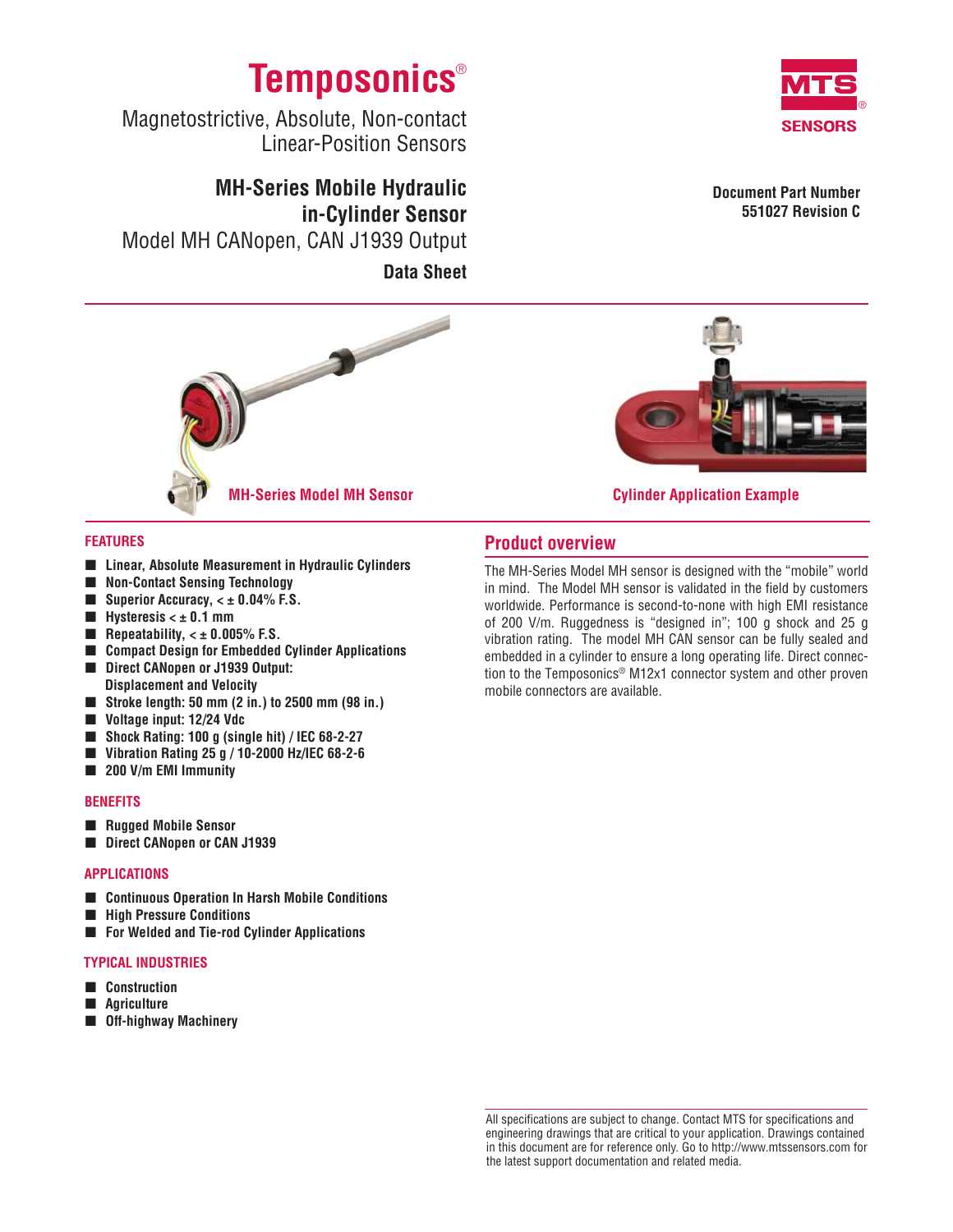## **Product specifications**

| <b>Parameters</b>                 | <b>Specifications</b>                                                                                                     |                                                                           | <b>Parameters</b>               | <b>Specifications</b>                                                                                                                                    |  |
|-----------------------------------|---------------------------------------------------------------------------------------------------------------------------|---------------------------------------------------------------------------|---------------------------------|----------------------------------------------------------------------------------------------------------------------------------------------------------|--|
| <b>OUTPUT</b>                     |                                                                                                                           |                                                                           | <b>ENVIRONMENTAL</b>            |                                                                                                                                                          |  |
| <b>Measured</b><br>variable:      | Linear Position and velocity measurement                                                                                  |                                                                           | <b>Operating</b><br>conditions: | <b>Operating:</b> -40 °C (-40 °F) to +105 °C (221 °F)<br><b>Storage:</b> -30 °C (-22 °F) to +105 °C (221 °F)                                             |  |
| Outputs:                          | Direct CANopen or CAN J1939                                                                                               |                                                                           |                                 | 90% relative humidity, no condensation                                                                                                                   |  |
| <b>Resolution:</b>                | Range:                                                                                                                    | <b>Resolution:</b>                                                        | <b>EMC</b> test:                | 200 V/m:<br>ISO 11452-5                                                                                                                                  |  |
|                                   | 50 to 500 mm<br>750 mm<br>$1.000$ mm<br>$1.250$ mm<br>$1.750$ mm                                                          | $\pm 0.10$ mm<br>$± 0.10$ mm<br>$± 0.10$ mm<br>$± 0.10$ mm<br>$± 0.10$ mm | <b>Shock rating:</b>            | ISO 14982 - Agriculture and forest machinery<br>100 g (single hit)/IEC standard 68-2-27<br>(survivability)<br>25 g / 10 to 2000 Hz / IEC standard 68-2-6 |  |
| <b>Stroke length:</b>             | 50 mm to 2500 mm (2 in. to 98 in.)<br>Measured in 5 mm (0.20 in.) increments                                              |                                                                           | <b>Vibration</b><br>rating:     | <b>Sensor rod, 10 mm (0.39 in.): 25 g</b><br>Sensor rod, 7 mm (0.27 in.): 15 g                                                                           |  |
| Linearity<br>uncorrected:         | $\leq$ ± 0.04% full stroke (minimum $\pm$ 0.100 mm<br>$0.003$ in.)<br>$\leq$ ± 0.08% full stroke (for short damping zone) |                                                                           | <b>WIRING</b>                   |                                                                                                                                                          |  |
|                                   |                                                                                                                           |                                                                           | <b>Connection</b><br>type:      | One 5-wire with the M12 x 1 connector<br>and flange (provides IP69K environmental<br>protection when installed in a cylinder).                           |  |
| <b>Repeatability:</b>             |                                                                                                                           | $\leq$ ± 0.005% of full stroke                                            |                                 |                                                                                                                                                          |  |
| <b>Hysteresis:</b>                | $\pm$ 0.1 mm (0.003 in.)<br><b>ROD STYLE SENSOR (Model MH)</b>                                                            |                                                                           |                                 |                                                                                                                                                          |  |
| <b>Operating</b><br>voltage:      | 12/24 Vdc (8-32 Vdc)<br>$< 1.5 W$                                                                                         |                                                                           | <b>Material:</b>                | Sensor rod: Stainless steel 1.4306 / AISI<br>3041<br><b>Housing: Stainless steel 1.4305 / AISI 303</b>                                                   |  |
| Power drain:                      |                                                                                                                           |                                                                           |                                 |                                                                                                                                                          |  |
| <b>ELECTRONICS</b>                |                                                                                                                           |                                                                           |                                 | Mechanical assembly: Flange housing 48 mm<br>(1.89 in.) dia., O-ring 40.87 x 3.53 mm NBR                                                                 |  |
| <b>Electrical</b><br>isolation:   | 500 Vdc (DC ground to machine ground)                                                                                     |                                                                           |                                 | 80, backup ring 42.6 x 48 x 1.4 PTFE                                                                                                                     |  |
| <b>Polarity</b><br>protection:    | Up to -36 Vdc                                                                                                             |                                                                           | Sealing:                        | IP67 (IP69k when installed inside a cylinder<br>with $M12 \times 1$ in. connection type)                                                                 |  |
| <b>Overvoltage</b><br>protection: | Up to 36 Vdc                                                                                                              |                                                                           | <b>Pressure</b><br>rating:      | Sensor rod, 10 mm (0.39 in.):<br>Operating, 350 bar (5076 psi)<br>Peak, 530 bar (7687 psi)                                                               |  |
|                                   |                                                                                                                           |                                                                           |                                 | Sensor rod, 7 mm (0.27 in.):<br>Operating, 300 bar (4350 psi)<br>Peak, 400 bar (5800 psi)                                                                |  |

**Magnet type:** Ring magnet (see standard magnet selections)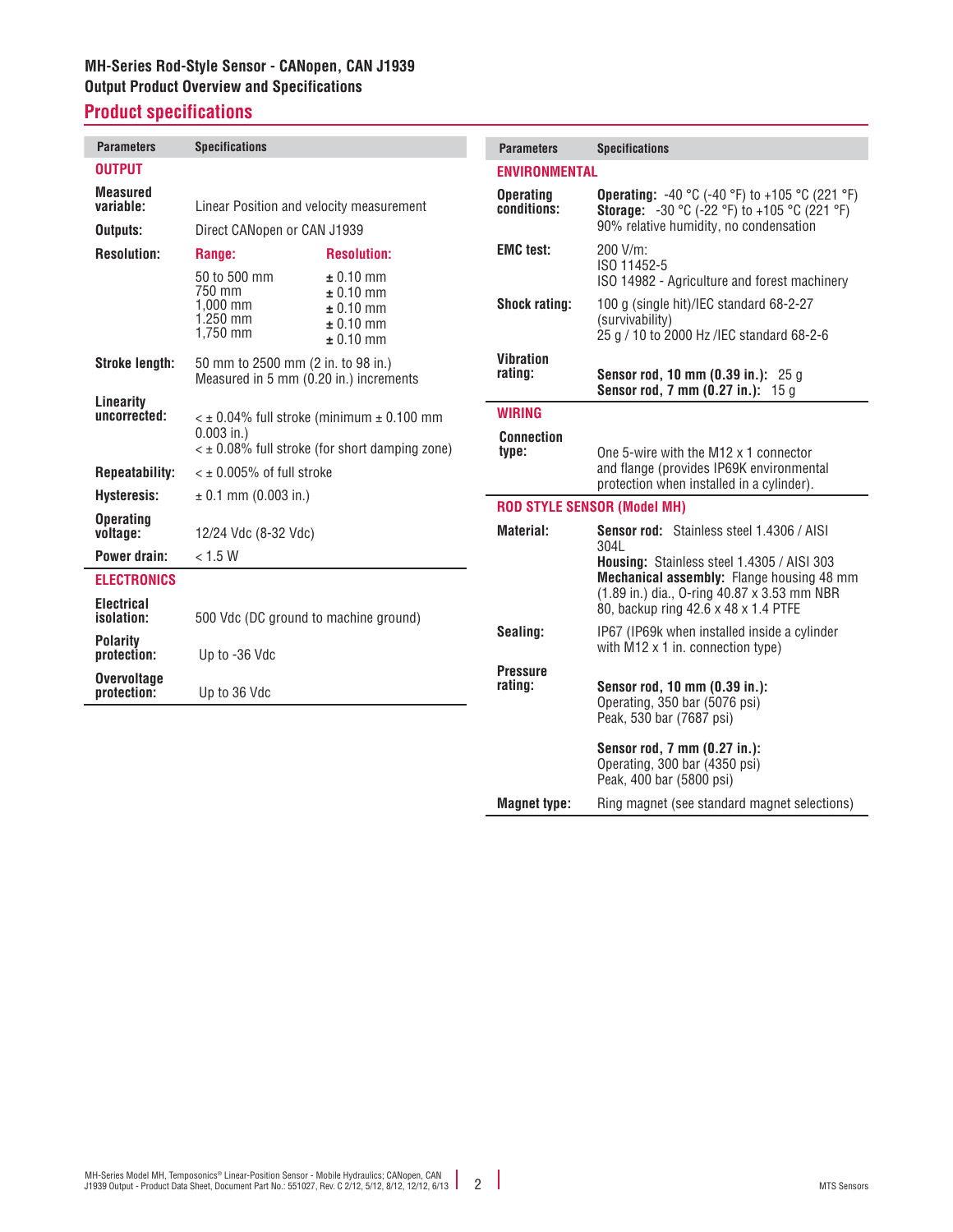## **Output options**

The MH-Series Model MH position CAN sensor provides direct CANopen and CAN J1939 outputs.  **Model MH sensor dimension references**

**Model MH, rod-style Redundant Sensor** *Drawing is for reference only, contact applications engineering for tolerance specific information.*





## **Standard magnet selections (Model MH)**

#### **SELECTION OF POSITION MAGNETS (MAGNET AND MAGNET SPACER MUST BE ORDERED SEPARATELY)**

A choice of three magnets are available with the Model MH rod-style sensor. Magnets must be ordered separately with Model MH position sensors. The standard ring magnet (part number 201542-2) is suitable for most applications.





**RING MAGNET Part number 400533**

**RING MAGNET Part number 401032**



**Material:** Ferrite PA **I.D.:** 13.5 mm (0.53 in.) **O.D.:** 33 mm  $(1.3 \text{ in.})$ **Thickness:** 8 mm (0.3 in.) **Operating temperature:**  - 40 °C (-40 °F) to - 105 °C to (221 °F)



**Material:** Non-ferrous *Used with ring magnet (part no.: 201542-2)* **I.D.:** 14 mm (0.56 in.) **O.D.:** 32 mm (1.25 in.) **Thickness:** 3.2 mm (0.125 in.)

**Material:** Ferrite PA **I.D.:** 13.5 mm (0.53 in.) **0.D.:** 25.4 mm (1 in.) **Thickness:** 8 mm (0.3 in.) **Operating temperature:**  - 40 °C (-40 °F) to - 105 °C to (221 °F)

**Material:** Ferrite PA **I.D.:** 13.5 mm (0.53 in.) **O.D.:** 17 mm  $(\dot{0.68}$  in.) **Thickness:** 8 mm (0.31 in.) **Operating temperature:** - 40 °C (-40 °F) to - 105 °C to (221 °F)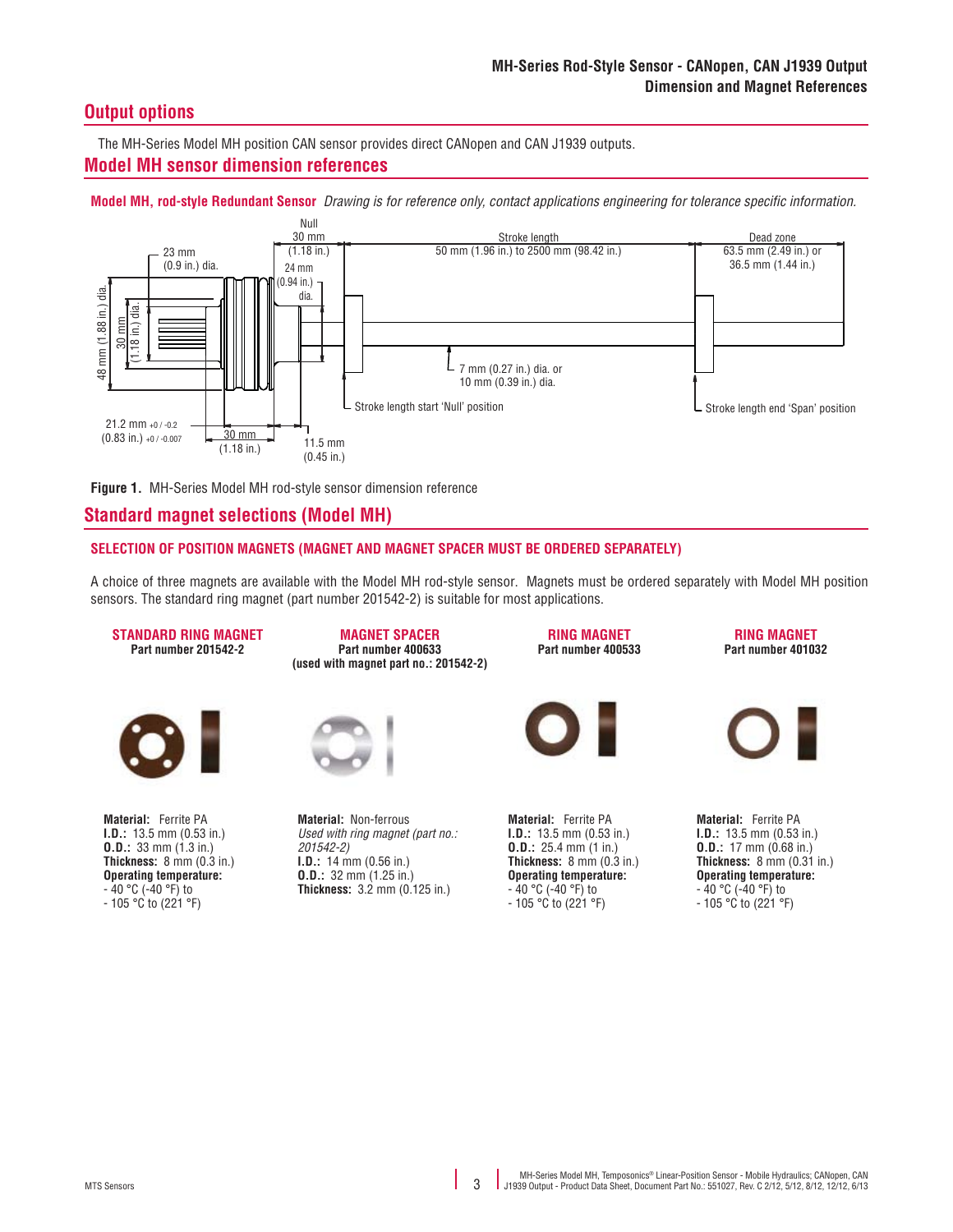## **Model MH Rod-Style Sensor - CANopen, CAN J1939 Output Installation**

## **Model MH sensor installation references**

The robust Temposonics Model MH sensor's new stainless-steel position sensor is designed for direct stroke measurement in mobile hydraulic cylinders. The Temposonics Model MH sensor can be installed from the head side or the rod side of the cylinder depending on the cylinder design.

#### **Installation Notes:**

- 1. Use a non-ferrous circlip to fix the magnet.
- 2. The piston rod bore is dependent on hydraulic pressure and piston velocity. Minimum drilling for a (10 mm rod) should be 13.5 mm.
- 3. There should be no less than 3 mm clearance between the end of the sensor rod and the bottom of the rod bore at full retraction.

**Model MH, rod-style sensor mechanical installation** *Drawing is for reference only, contact applications engineering for tolerance specific information.*



**Figure 2.** MH-Series Model MH rod-style sensor mechanical installation example

**Model MH, rod-style sensor installation** *Drawings are for reference only, contact applications engineering for tolerance specific information.*

Installation methods are possible in magnetic and non-magnetic applications (shown in *Figures 3 and 4*) and are entirely dependent on the cylinder design. While the most common method of installation is from the rod side of the cylinder, installation from the head side of the cylinder is also possible. In both installation methods, the sensor seals the cylinder by using an O-Ring and backup ring which is installed on the sensor housing.

#### **Magnetic material installation reference**



**Figure 3.**  Model MH installation in magnetic material using a non-ferrous magnet spacer.

#### **Non-magnetic material installation reference**



**Figure 4.**  Model MH installation in non-magnetic material (without a non-ferrous magnet spacer).

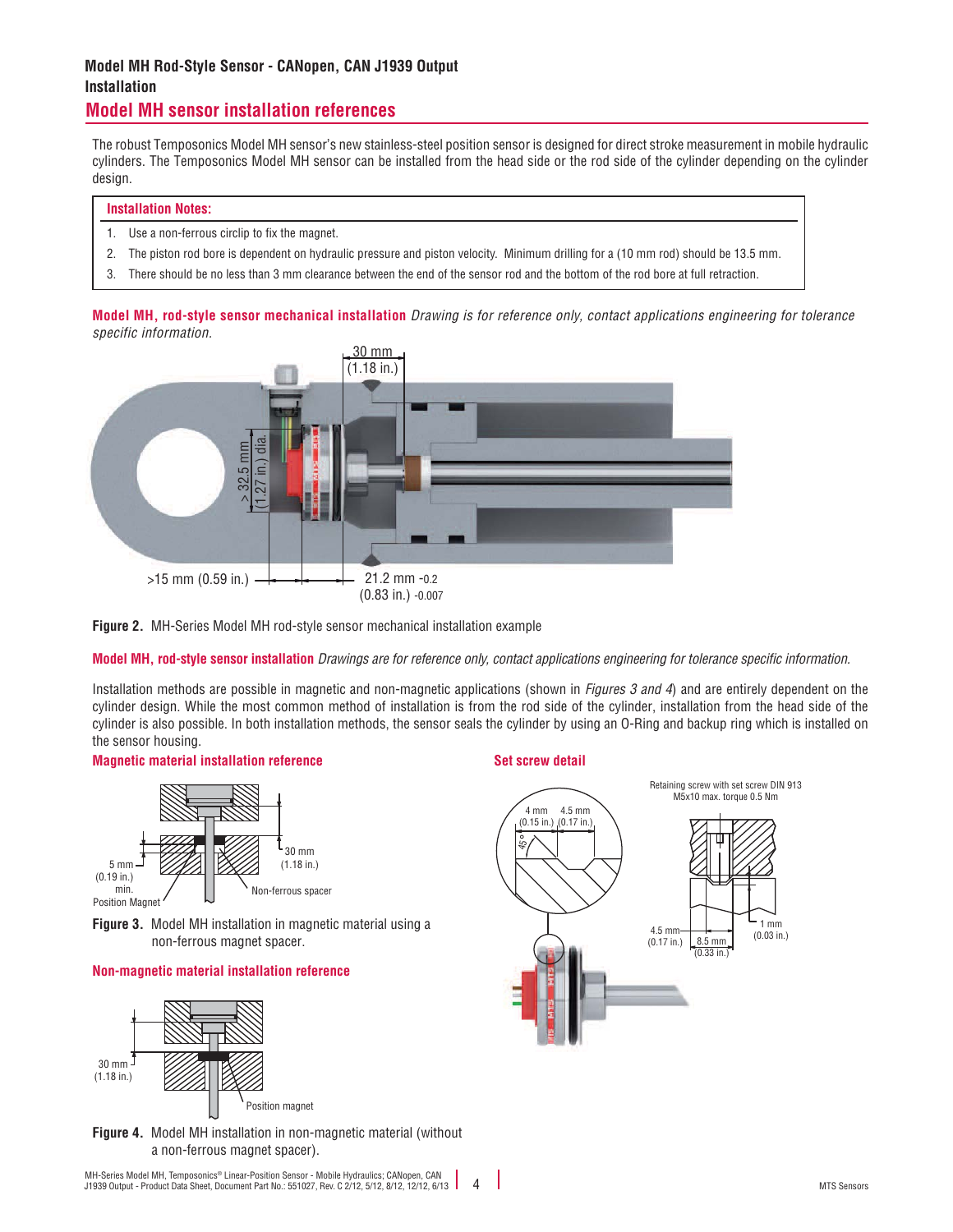## **Connections and wiring**

## **CONNECTION TYPE**

The Temposonics® M12 connector system (shown in *Figures 7, 8, 9 and 10* ), meets the most stringent protection requirements important for the difficult environmental conditions of mobile hydraulics applications. Protection type IP69K makes the robust metal housing not only completely dust and waterproof, even the harshest cleaning measures cannot damage the sensor.

**Model MH, rod-style sensor connector and pin assignments** *Drawings are for reference only, contact applications engineering for tolerance specific information.*





**Figure 6.** M12 x 1 connector system pin assignments

 $\left( \begin{array}{c} 5 \ 3 \end{array} \right)$ 1 2 2

**Figure 5.** Model MH sensor connection dimensions

### **MOUNTING THE CONNECTOR SYSTEM TO THE CYLINDER**



**Figure 7.** The MH sensor is delivered by MTS together with the new connector system: The connector insert carrier is already connected to the sensor electronics, i.e. no soldering, any color or connection mistake.



**Figure 8.** The connector insert is taken out of the cylinder through a bore hole. The flange housing can be snapped into position easily from outside.



**Figure 9.** Four standard screws must be tightened to mount the connector system on the cylinder.



**Figure 10.** With a corresponding mating molded plug the connector system fulfills a ingress rating of IP69K.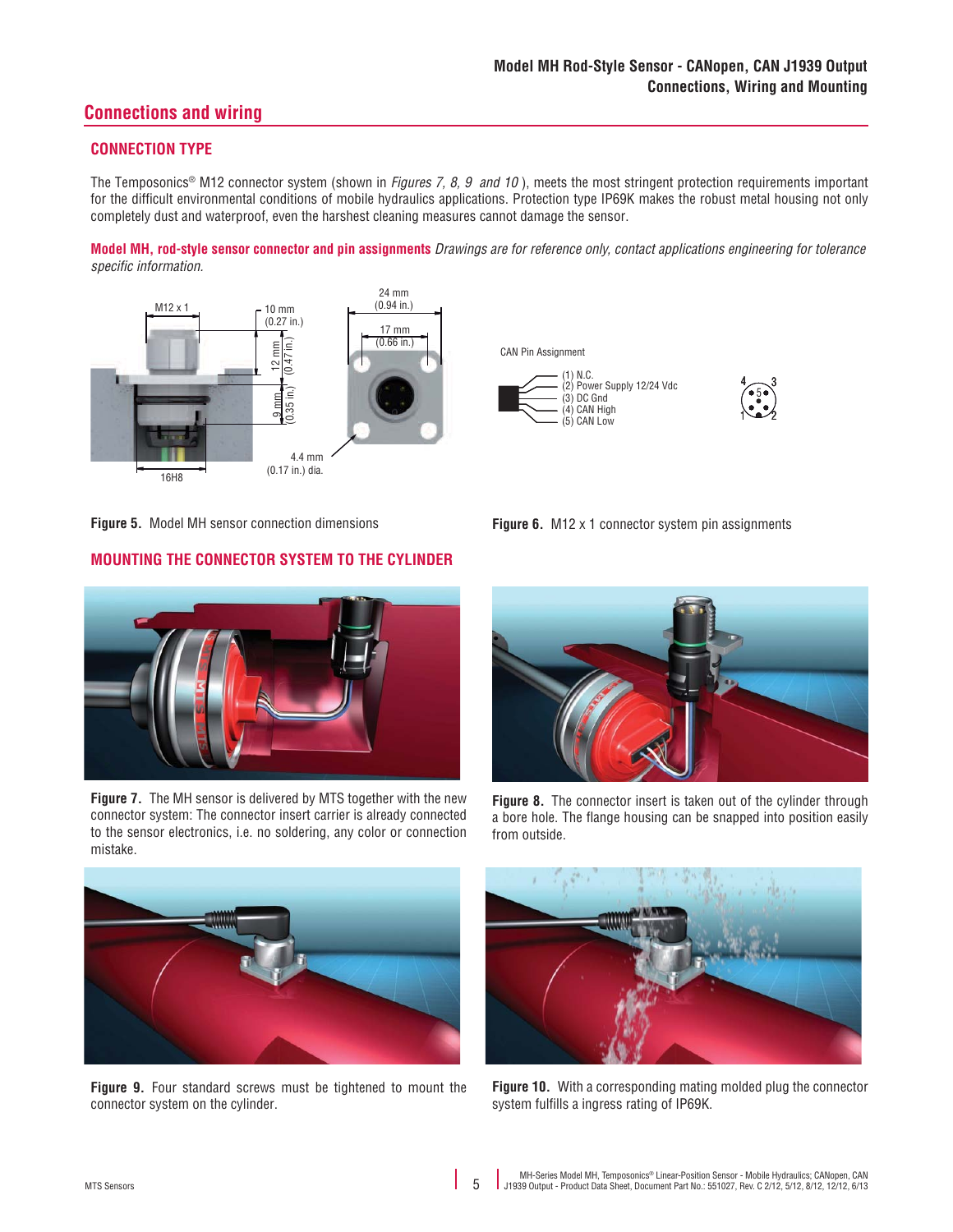## **Model MH Rod-Style Sensor - CANopen, CAN J1939 Output Ordering Information**

| <b>MH-Series Model MH ordering information</b>                                                                                                                                                                                                                                                                           |    |            |
|--------------------------------------------------------------------------------------------------------------------------------------------------------------------------------------------------------------------------------------------------------------------------------------------------------------------------|----|------------|
| Use the table below to configure your sensor part number.                                                                                                                                                                                                                                                                |    |            |
| M<br>$\mathbf{3}$<br>M<br>н                                                                                                                                                                                                                                                                                              |    |            |
| 5<br>6<br>$\overline{7}$<br>8<br>10<br>11<br>15<br>1<br>$\overline{2}$<br>3<br>9<br>12<br>13<br>14<br>16<br>4                                                                                                                                                                                                            | 17 | 18<br>19   |
| <b>SENSOR MODEL</b><br><u> 1989 - Johann Stoff, deutscher Stoff, der Stoff, der Stoff, der Stoff, der Stoff, der Stoff, der Stoff, der S</u>                                                                                                                                                                             | M  | $1-2$<br>н |
| $MH$ = Rod-style with pressure fit flange housing 48 mm (1.88 in.) dia.                                                                                                                                                                                                                                                  |    |            |
|                                                                                                                                                                                                                                                                                                                          |    |            |
| SENSOR STYLES <u>and the contract of the contract of the contract of the contract of the contract of the contract of the contract of the contract of the contract of the contract of the contract of the contract of the contrac</u><br>$F =$ Rod-style 7 mm (0.27 in.) dia.<br>$=$ Rod-style 10 mm (0.39 in.) dia.<br>C |    | 3          |
| damping zone 63.5 mm (2.49 in.)<br>reduced damping zone 36.5 mm (1.44 in.)                                                                                                                                                                                                                                               |    |            |
| $=$ Rod-style 7 mm (0.27 in.) dia.<br>D<br>damping zone 63.5 mm (2.49 in.)                                                                                                                                                                                                                                               |    |            |
| $=$ Rod-style 10 mm (0.39 in.) dia.<br>Е<br>reduced damping zone 36.5 mm (1.44 in.)                                                                                                                                                                                                                                      |    |            |
|                                                                                                                                                                                                                                                                                                                          | M  | $4 - 8$    |
| $M =$ Millimeters<br>50 to 2500 mm (in 5 mm increments)                                                                                                                                                                                                                                                                  |    |            |
|                                                                                                                                                                                                                                                                                                                          |    | $9 - 12$   |
| $=$ Wire exit:<br>$N_{\rm{---}}$                                                                                                                                                                                                                                                                                         |    |            |
| Integral 'single wires', each conductor: 0.5 mm <sup>2</sup> (20 AWG)                                                                                                                                                                                                                                                    |    |            |
| <b>Termination type:</b>                                                                                                                                                                                                                                                                                                 |    |            |
| $=$ Pigtail (stripped conductors) no termination<br>N A<br>$= 5$ single wires, M12x1 IP69K, 5 pin (pin assignment 2-3-4-5)<br>N F                                                                                                                                                                                        |    |            |
| Wire length:                                                                                                                                                                                                                                                                                                             |    |            |
| $06 = 60$ mm (2.36 in.) min. wire length                                                                                                                                                                                                                                                                                 |    |            |
| $25 = 250$ mm (9.84 in.) max. wire length                                                                                                                                                                                                                                                                                |    |            |
| Cable exit:<br>4 conductor/ cable integral PUR cable, pigtailed, 4 cables, shielded. Cable length (first digit x 1m, second digit x 0.1 m).                                                                                                                                                                              |    |            |
|                                                                                                                                                                                                                                                                                                                          |    |            |
| $10 = 1.0$ m length (standard all other lengths require minimum order quantities: 0.5 m min. to 9.9 max.: 0.1 m increments).                                                                                                                                                                                             |    |            |
| <b>Termination type:</b>                                                                                                                                                                                                                                                                                                 |    |            |
| $A =$ Pigtail (stripped conductors) Contact factory for termination                                                                                                                                                                                                                                                      |    |            |
| INPUT VOLTAGE -<br>$= +12/24$ Vdc<br>3                                                                                                                                                                                                                                                                                   | 3  | 13         |
|                                                                                                                                                                                                                                                                                                                          |    | $14 - 19$  |
| OUTPUT -<br>$\equiv$                                                                                                                                                                                                                                                                                                     |    |            |
| $=$ CANopen<br>C <sub>01</sub>                                                                                                                                                                                                                                                                                           |    |            |
| $=$ SAE J1939<br>J <sub>01</sub>                                                                                                                                                                                                                                                                                         |    |            |
| 17 digit Baud rate<br>$= 1000$ kBit<br>250 kBit<br>50 kBit<br>3.<br>6<br>$=$<br>$=$                                                                                                                                                                                                                                      |    |            |
| 0<br>800 kBit<br>125 kBit<br>20 kBit<br>4<br>1<br>$\equiv$<br>$=$                                                                                                                                                                                                                                                        |    |            |
| $= 500$ kBit<br>Reserved<br>10 kBit<br>5<br>2<br>$\equiv$<br>8<br>$\equiv$                                                                                                                                                                                                                                               |    |            |
| 18 + 19 digit: Node-ID                                                                                                                                                                                                                                                                                                   |    |            |
| $=$ CANopen: hex 01 to 7F (default node ID is 7F)                                                                                                                                                                                                                                                                        |    |            |
| $=$ J1939: hex 01 to FD (default node ID is FD)                                                                                                                                                                                                                                                                          |    |            |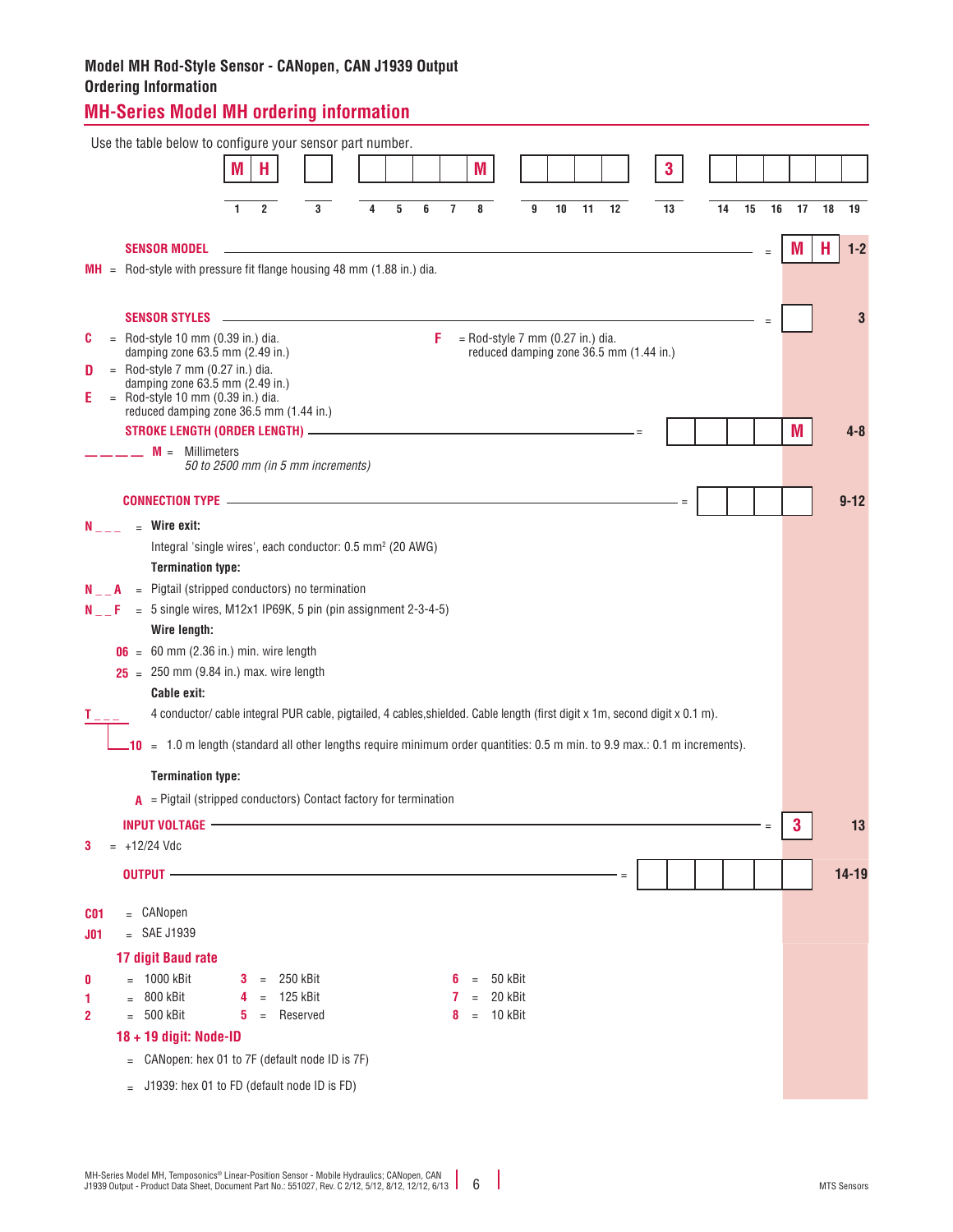## **Magnet selections and optional Test kit**

Magnet selections and the MH-Series CAN test kit part no.: 253879, must be ordered separately. Refer to the tables below for ordering information.

| <b>Magnet selections</b>               | Part no. |  |  |
|----------------------------------------|----------|--|--|
| Ring magnet, O.D. 17.4 mm (0.68 in.)   | 401032   |  |  |
| Ring magnet, 0.D. 25.4 mm (0.99 in.)   | 400533   |  |  |
| Ring magnet, 0.D. 33 mm (1.29 in.)     | 201542-2 |  |  |
| Non-ferrous magnet spacer <sup>‡</sup> | 400633   |  |  |

**‡** *Used with ring magnet part no.: 201542-2*

| <b>Optional accessory</b>                                                                                                                                                                                                                                                                                                                                             | Part no. |
|-----------------------------------------------------------------------------------------------------------------------------------------------------------------------------------------------------------------------------------------------------------------------------------------------------------------------------------------------------------------------|----------|
| <b>MH-Series CAN test kit</b>                                                                                                                                                                                                                                                                                                                                         |          |
| The MH-Series CAN Test kit includes:<br>• MH-Series CANopen / J1939 Test software<br>installation CD<br>$\bullet$ USB CAN module kit<br>- USB CAN module<br>- USB CAN Module utility CD<br>- USB connector cable<br>• 12 Vdc battery charger with adapter<br>Cable with M12x1 and RS232 connectors<br>Cable with core cable ends and RS232 connector<br>Carrying case | 253879   |

• User's guide (PDF format)



**MH-Series CAN test kit software interface**